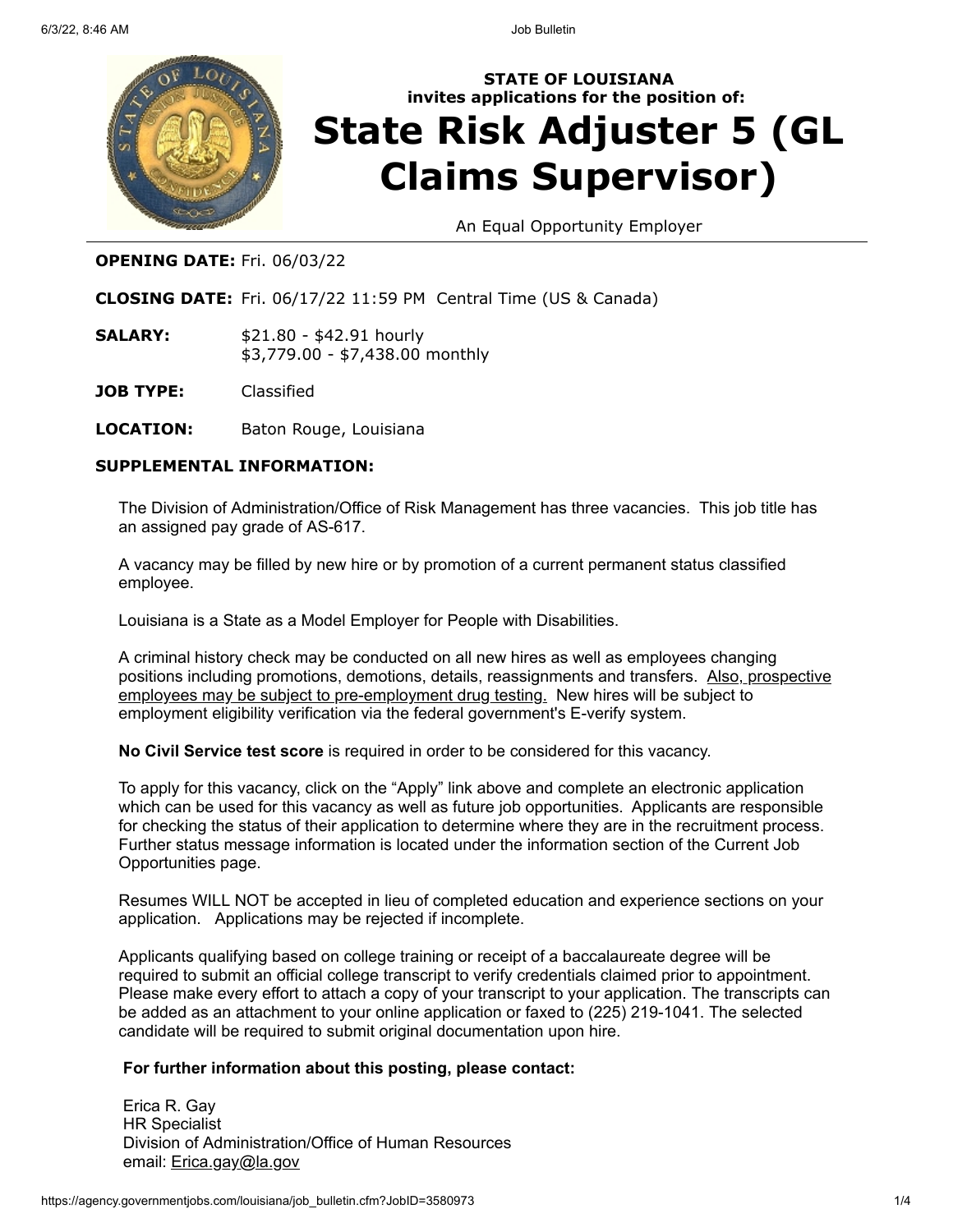### **QUALIFICATIONS:**

### MINIMUM QUALIFICATIONS:

A baccalaureate degree plus three years of professional level experience in insurance claims adjusting, nursing, allied heath fields, construction management, or as a practicing attorney.

#### SUBSTITUTIONS:

A master's degree in business or public administration, finance, accounting, statistics, insurance or risk management, safety or legal studies, nursing, allied health fields or construction management will substitute for one year of the experience.

Experience in the fields of accident investigation, insurance claims examining, insurance claims investigation or insurance claims adjusting will substitute for the required college training on the basis of 30 semester hours for one year of experience.

#### NOTE:

This substitution allows any combination of experience and college hours to substitute for the baccalaureate degree. Thirty semester hours of college training is accepted as equivalent to one year of work experience, and college credit in increments of fewer than 30 hours is prorated on this basis.

#### NOTE:

Any college hours or degree must be from a school accredited by one of the following regional accrediting bodies: the Middle States Commission on Higher Education; the New England Commission of Higher Education; the Higher Learning Commission; the Northwest Commission on Colleges and Universities; the Southern Association of Colleges and Schools; and the Western Association of Schools and Colleges.

### **JOB CONCEPTS:**

FUNCTION OF WORK: To supervise a unit of claims adjusters for the State's multi-line property and casualty selfinsurance program.

LEVEL OF WORK: Supervisor.

SUPERVISION RECEIVED: Broad review from the State Risk Adjuster 6.

SUPERVISION EXERCISED: Line over lower level State Risk Adjusters.

LOCATION OF WORK: Division of Administration and the Office of the Governor.

JOB DISTINCTIONS:

Differs from the State Risk Adjuster 4 by serving in a supervisory capacity and by a higher claim payment authority limit.

Differs from the State Risk Adjuster 6 by the absence of responsibility for the full claims adjusting division.

### **EXAMPLES OF WORK:**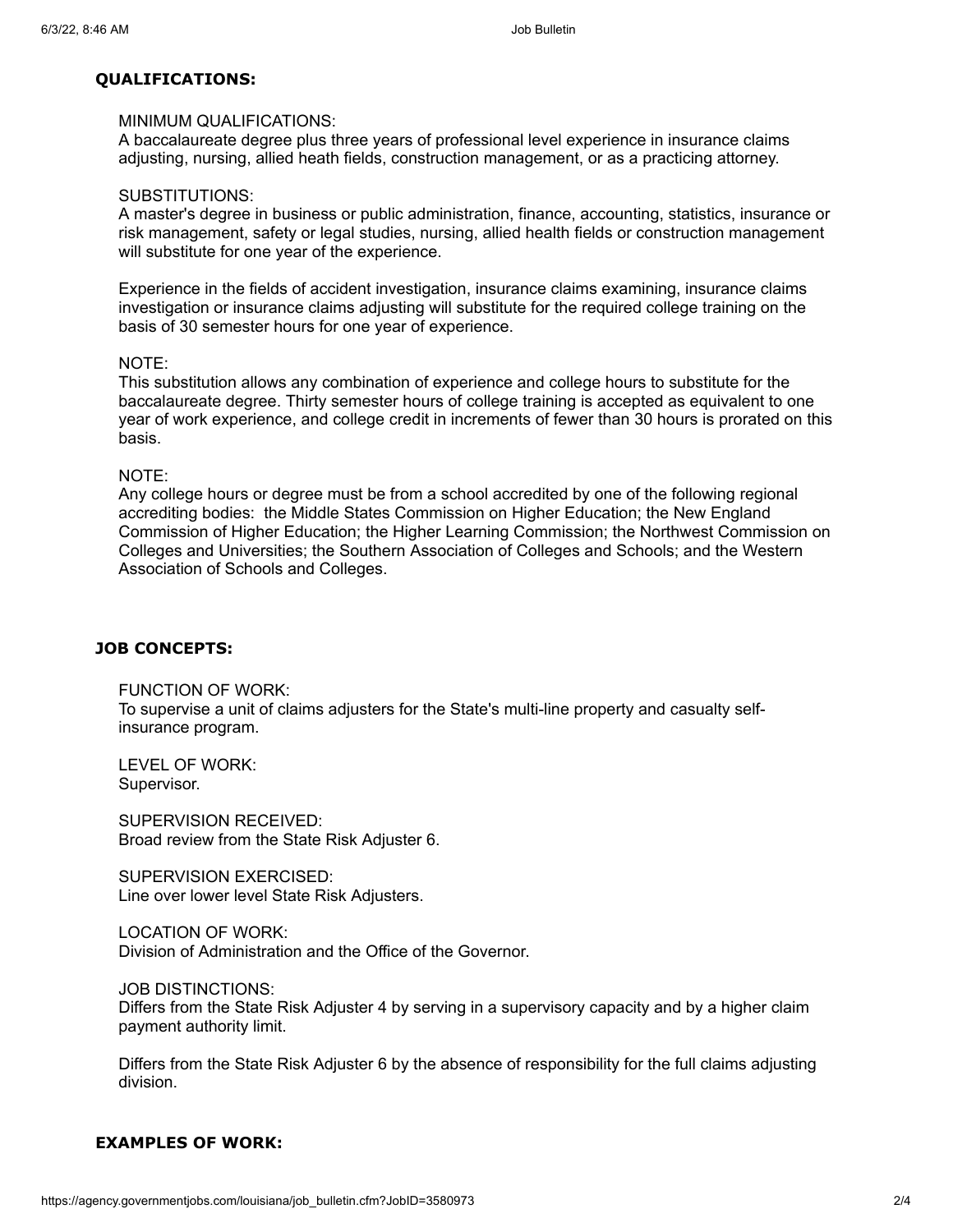The Office of Risk Management (ORM) is the Division of Administration ancillary agency that administers the comprehensive risk management program for the State of Louisiana and is solely and statutorily responsible for managing all state insurance coverage, both purchased and selfinsured, for workers' compensation, property, and casualty exposures. ORM is also responsible for managing all tort claims made against the State and department/agency/board/commission clients.

#### Job Focus Areas

This State Risk Adjuster 5 position in the Casualty Claim Section works solely with General Liability insurance coverage. This coverage includes, but is not limited to, premises and operations, completed operations and products liability, elevator and escalator liability, personal injury, wrongful acts, civil rights liability, public officials (directors and officers or educational liability), foster parents liability, and protective liability. The incumbent reports to and receives administrative direction from the State Adjuster 6 that leads ORM's General Liability Unit.

Duties and responsibilities include, but are not limited to:

• Responsible for the comprehensive overview of all claim handling and management activities for general liability claims, exercising first-line functional supervision over the State's Third Party Administrator (TPA) for both litigated and non-litigated claims. Oversees work processes; reviews and approves or denies transactions that exceed authority levels delegated to TPA.

• Monitors and reviews the work of TPA desk examiners and claim adjusters. Exercises contract oversight, utilizing performance standards and guidelines in evaluating claim files and conducting performance reviews of the TPA and its employees.

• Develops and executes periodic in-depth file and performance reviews for a sufficient number of TPA claim files to ensure the adjudication of claims in compliance with TPA's contract terms.

• Examines and evaluates the handling and disposition of non-litigated claims involving, but not limited to, the level and extent of claim investigation, the assessment of liability, and settlement method or denial by the TPA.

• Receives and reviews Petitions, performs risk matter reviews, and processes Petitions to the Attorney General for legal opinions and assignment of defense counsel.

• Participates in team meetings and staffings with the Attorney General's Office, the TPA, and ORM personnel to discuss strategies and defense of the case. May attend mediations and trials, if warranted.

• Reviews claims involving litigation to ascertain whether defense counsel and TPA have conducted sufficient investigative activities. Assesses and evaluates if defense counsel has conducted appropriate discovery and is pursuing defense unique to the State. Obtains legal opinions and case evaluations from defense attorneys, especially in cases requiring legal interpretation and/or posing major financial losses to the State.

• Prepares and submits completed case analysis of State's liability with settlement recommendations to appropriate claims level and or Claims Council. Serves as a voting member of claims council, which authorizes claims settlements up to a limit of \$5,000,000.

• Authorized to extend individual payment and settlement authority of \$100,000 without additional approvals. Direct authority to increase total claim reserves up to and including \$500,000 and to approve contract amendment requests up to \$100,000 without additional approvals.

APPLICATIONS MAY BE FILED ONLINE AT: <http://agency.governmentjobs.com/louisiana/default.cfm>

Job #ORM 060322 ERG STATE RISK ADJUSTER 5 (GL CLAIMS SUPERVISOR) EG

OUR OFFICE IS LOCATED AT: For agency contact information, please refer to the supplemental information above. Louisiana State Civil Service, LA 70802 (866) 783-5462 [jobs@la.gov](mailto:jobs@la.gov)

An Equal Opportunity Employer

# **State Risk Adjuster 5 (GL Claims Supervisor) Supplemental Questionnaire**

\* 1. What types of claims have you handled? Explain duties and responsibilities.